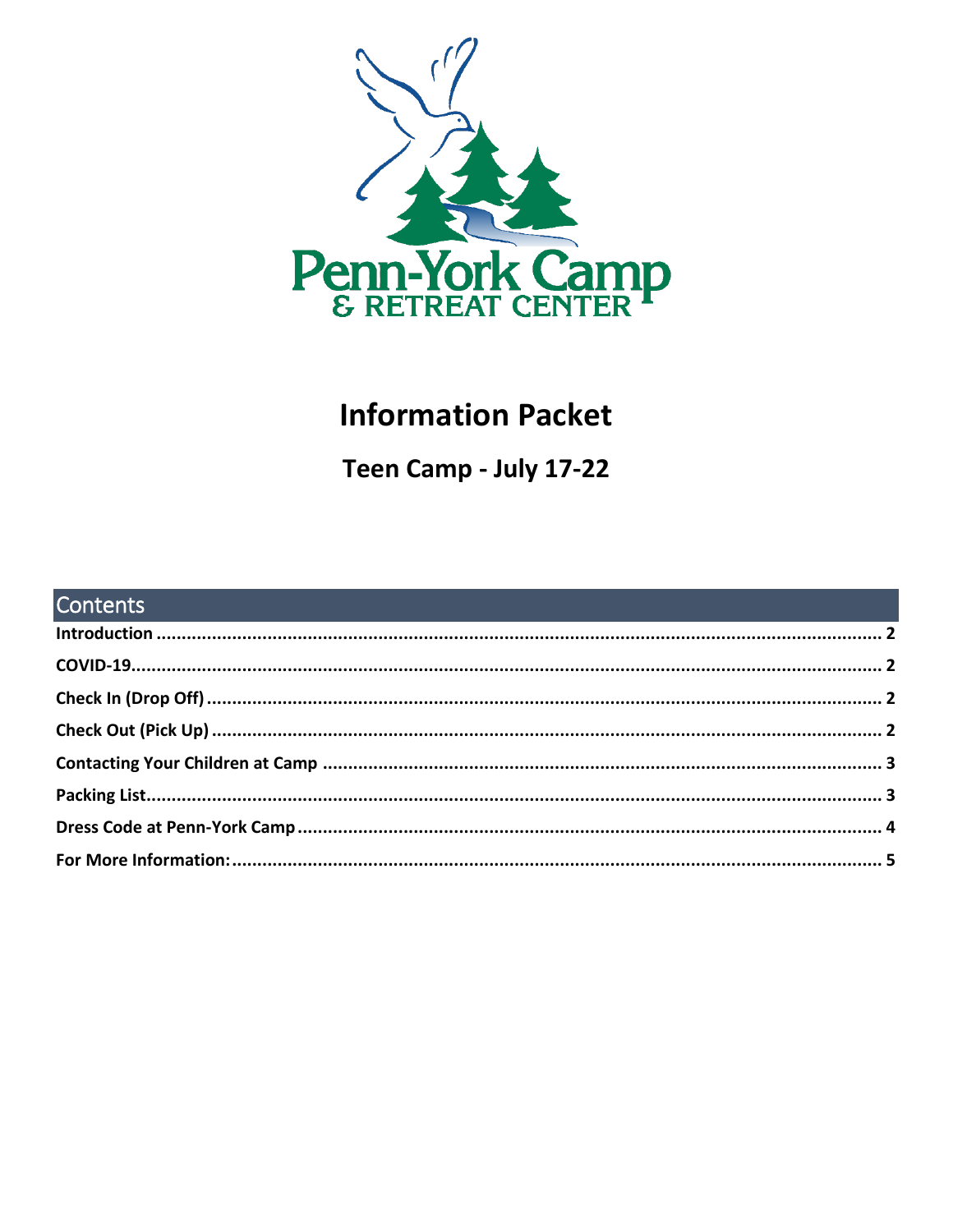## <span id="page-1-0"></span>**Introduction**

Greetings from Penn-York Camp,

We are looking forward to a great week of camp. Below you will find some basic information concerning camp here this summer. Please review this information, and if you have any questions, please contact us.

God Bless,

Crissie Office Manager

#### <span id="page-1-1"></span>COVID-19

We are intending to proceed with summer camp without any extra COVID-19 restrictions. We will continue to keep the camp cleaned and disinfected to our normal summer camp standards.

If something changes and we need to enact additional measures, we will send out that information to you at the time.

# <span id="page-1-2"></span>Check In (Drop Off)

Check in for **Teen Camp** is on **Sunday, July 17 between 4-5 p.m.** All parents and campers should come to the **Pavilion (Next to the Alpine Center at the top of the hill)** to check their child in for camp.

**The "Medical Form and PYC Program Release Form" should be completed before arrival**. These forms are normally completed with registration or emailed to you right after registration. If you have not received these forms, please contact the PYC office.

# <span id="page-1-3"></span>Check Out (Pick Up)

Check out will begin at **6 p.m. on Friday at the Pavilion.**

Parents are asked to please not be early as it will interrupt scheduled activities. Parents can drive to the checkout location and our staff will walk you through the checkout process, which will include signing a release which will permit our staff to release your child to you. DO NOT go directly to your child's cabin as our staff are not permitted to release your child to you until you have signed the release.

If a person other than a parent/legal guardian will be picking the camper up, or if the camper will need to be picked up before the designated pick up time, then the parent should fill out the **"Pick Up – Release Form**" (located at the end of this info packet) and hand it in when you drop your child off for camp. If unforeseen circumstances make it so that you were not able to turn in the Pick Up – Release Form, call the office and explain the situation.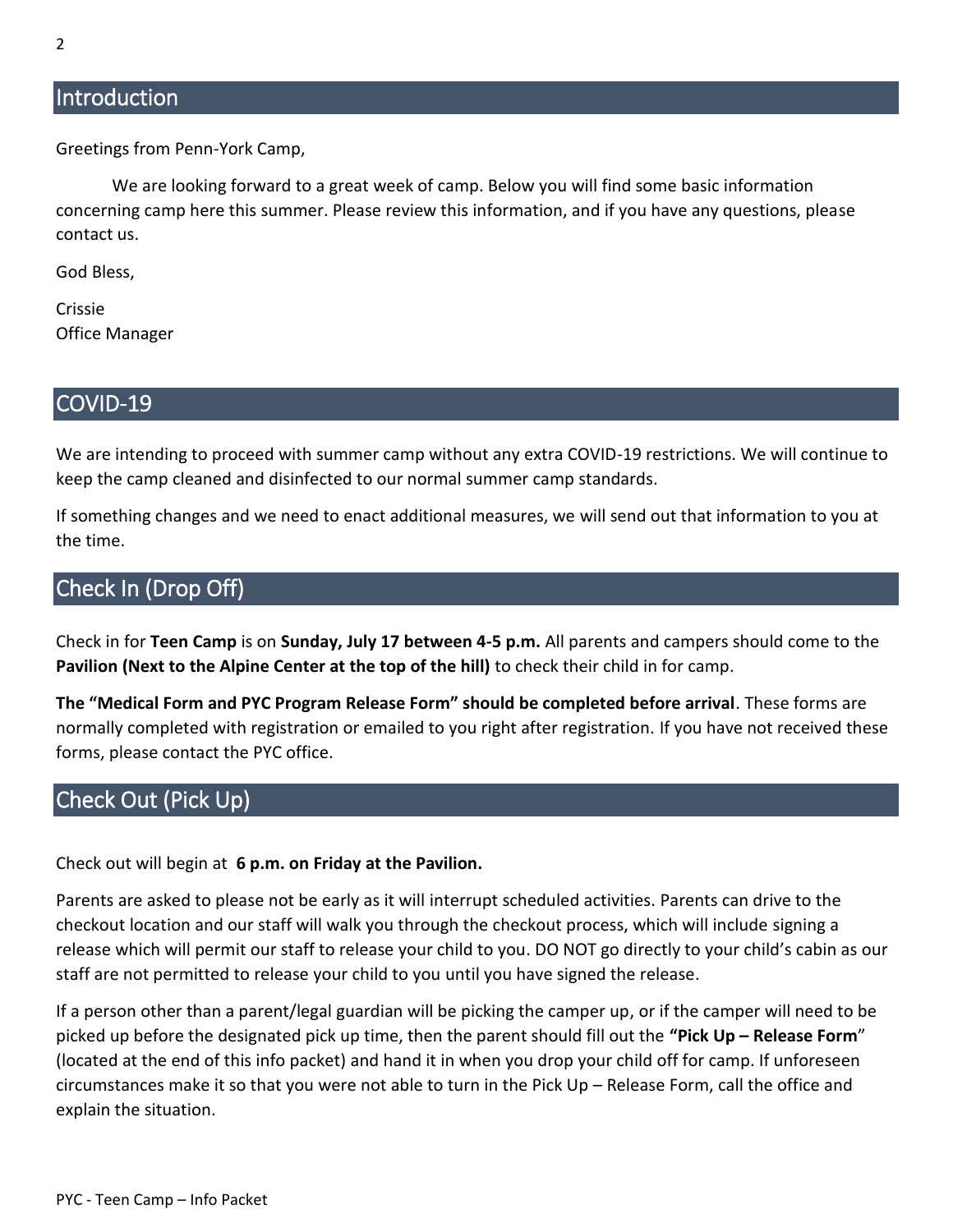# <span id="page-2-0"></span>Contacting Your Children at Camp

Parents are encouraged to write to their children while at Camp. A letter from home is often very encouraging to campers. There are two ways that a parent can do this. The first is by snail mail. If you contact your child by snail mail, we recommend that you send the letter before the week of camp starts, that way your child will be sure to receive the letter during their stay at Camp. To send mail to camp, use the following address.

Penn-York Camp Attn: *Camper's Name* 266 Northern Potter Rd. Ulysses, PA 16948

The second and faster method is to use email. To send your child an email at camp, send the email to [pennyork@pennyork.com](mailto:pennyork@pennyork.com) and put Attn: *Camper's Name* in the subject line. We will then print off the email and give it to your child.

*Please do not try to contact your children by phone.* The reason we ask this is because we have found that a phone call will often make a camper feel homesick. Therefore, we ask that parents do not call our office and ask to talk to their child. We know that this is a lot to ask, but please trust us; your child will have a great time, and we will contact you if there are any issues.

## <span id="page-2-1"></span>Packing List

#### **Packing List:**

- Outdoor Clothing
- Modest Swimsuit and Summer Wear\*
- Sleeping Clothes
- Sleeping Bag (or sheets and blankets)
- Pillow
- Shoes and Sandals
- Soap and Shampoo
- Towel and Washcloth
- Bible
- Personal Items
- Light Jacket
- Water-bottle
- Medications (Will be given to the health officer)

#### **You May Also Want To Bring:**

- Sheets for a single size mattress
- Camera
- Flashlight
- Musical Instrument
- Bug Spray
- Sunscreen

PYC - Teen Camp – Info Packet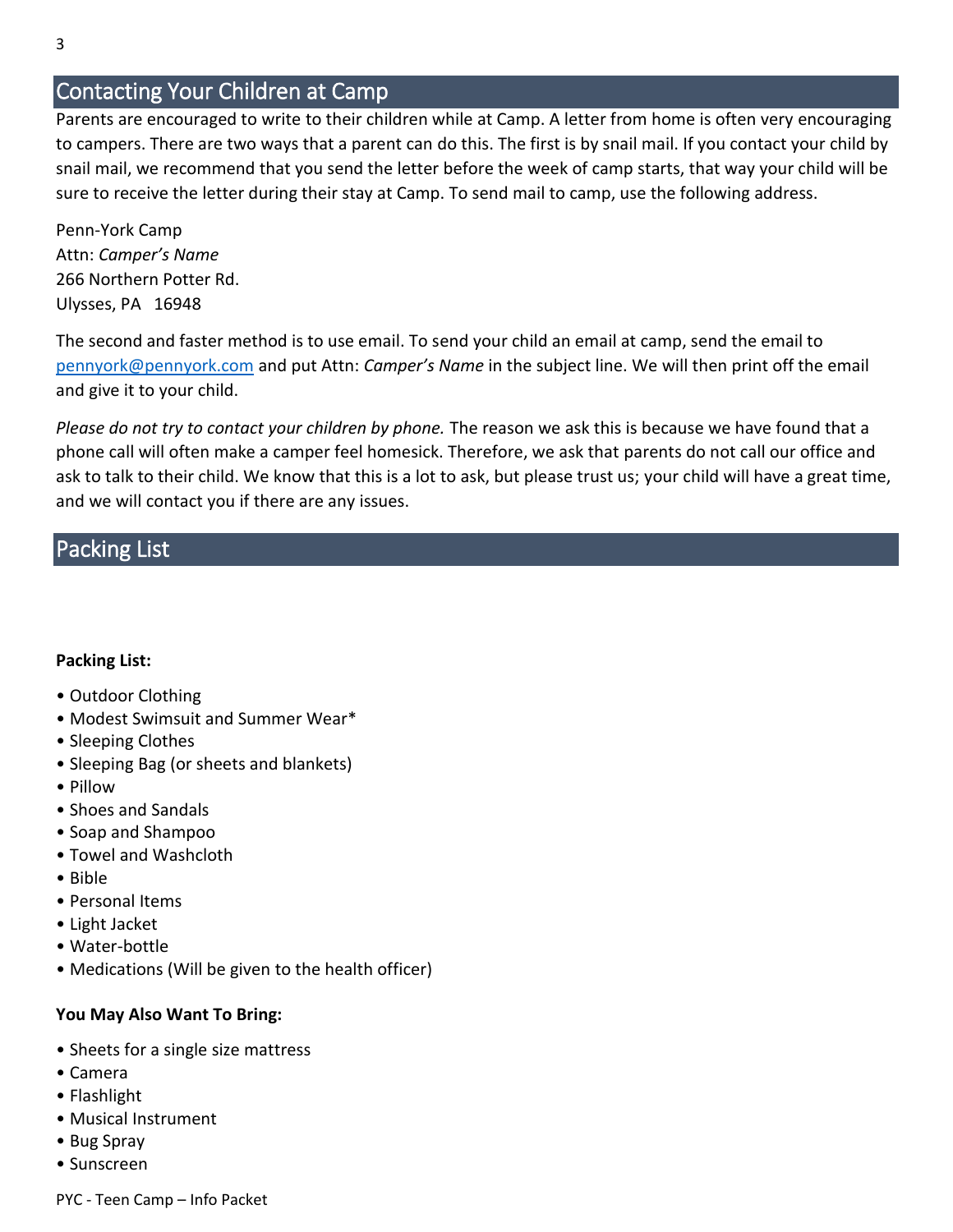- 4
- Hat
- Sunglasses
- Additional Spending Money (All campers start with a \$10 credit towards the camp store.)

#### **Do Not Bring:**

- Any type of electronic storage device that plays music or accesses the internet (iPods or MP3 players)
- Cell Phones
- Laptops
- Other Electronic Entertainment Gear
- Tobacco
- Alcohol
- Drugs
- Pornography

• Weapons (Penn-York Camp does allow campers to bring knives. However, campers cannot bring a knife with a blade length of over 4 inches.)

# <span id="page-3-0"></span>Dress Code at Penn-York Camp

- Modesty the Penn-York Definition: Penn-York Camp encourages campers to dress modestly, consistent with the instructions provided in 1 Timothy 2:9. Practically applied, shorts should be mid-thigh or longer, tank tops are permitted if not low cut at the neckline. Camis and spaghetti straps are not allowed. Underwear, cleavage, bras, and tummies should not be exposed. Immodest swimwear will require a cover up such as a dark t-shirt and/or shorts. Camp staff will provide counsel and suggestions pertaining to modesty, and if necessary will require campers to change.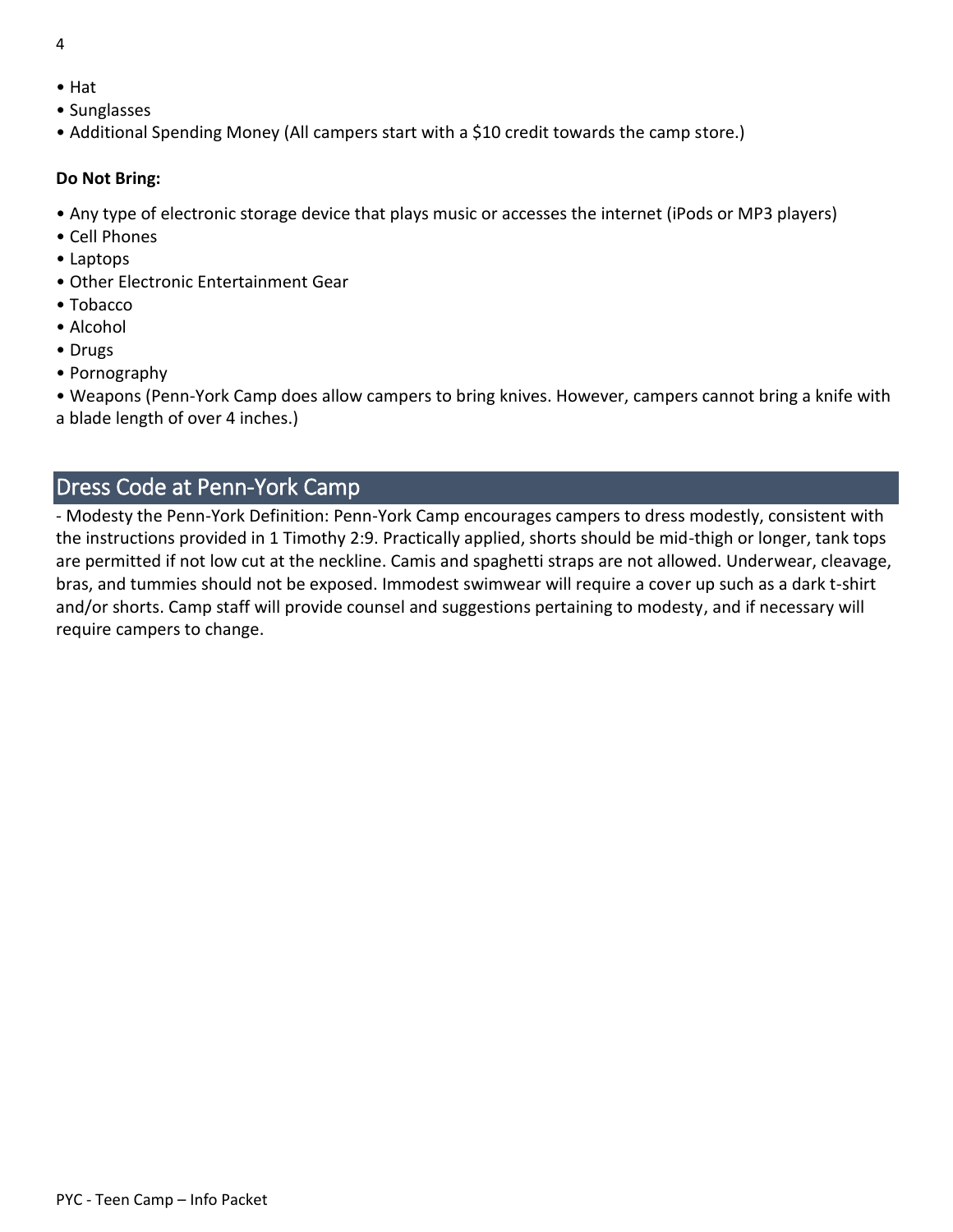# <span id="page-4-0"></span>For More Information:

Go to our website [www.pennyork.com,](http://www.pennyork.com/) hover your mouse over the "Summer Camp" tab and click on "Summer Camp FAQ." There you will find some additional info concerning our summer camps.

Or

Feel free to call us. We are in the office Monday – Friday from 8:00 a.m. till 4:00 p.m. We would be glad to answer your questions.